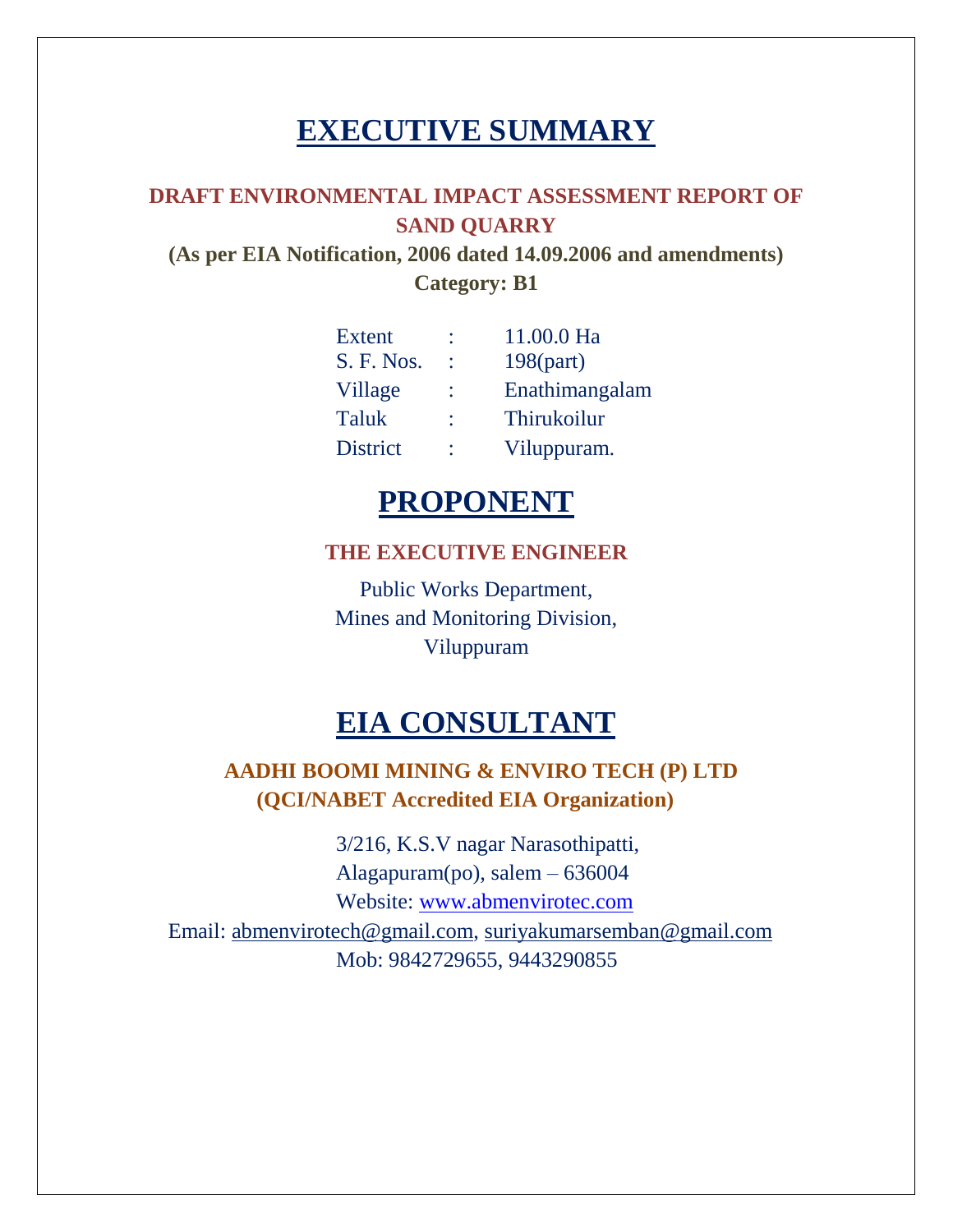## **Executive Summary**

## **1.0 INTRODUCTION**

**The Executive Engineer,** sand quarry, over an extent of 11.00.0 hectare in S.F. No: 198(Part) is located in Enathimangalam Village, Thirukoilur Taluk, Viluppuram District. The area is marked in the survey of India Toposheet No.58M/5. The area lies between northern latitude of-11˚54'26.84 to 11˚54'41.67"N and eastern longitude from 79˚23'20.28" to 79˚23'38.54"E. The mining plan was approved in favor The Executive Engineer Rc.No.B/G&M/918/2017 dated 13.06.2018 for a period of 2 years.

As per the Environmental Impact Assessment (EIA) Notification dated 14<sup>th</sup> September 2006, the project falls under 1(a) Mining of minerals, Category – B1 in view of lease area>5 and <100 Ha. In view of the above the proponent submitted the application to SEIAA/SEAC on 28.06.2018. The proposal has been placed in 137<sup>th</sup> STATE APPRAISAL COMMITTEE MEETING on 17.09.2019 and granted Terms of Reference vide Lr. No. SEIAA-TN/F. No.6629/SEAC/TOR-657/2019 dated 06.11.2019.

#### **1.1 SCOPE OF THE PROJECT**

The proposal for Environmental Clearance of Sand Quarry of the **Executive Engineer** requires EIA report as per Terms of Reference vide Lr. No. SEIAA-TN/F. No.6629/SEAC/TOR-657/2019 dated 06.11.2019.

| <b>Project Details</b>       |                                                                                                       |  |  |
|------------------------------|-------------------------------------------------------------------------------------------------------|--|--|
| Proponent                    | The Executive Engineer                                                                                |  |  |
| <b>Total Mine Lease Area</b> | 11 Hectares (Government land)                                                                         |  |  |
| Survey No.                   | 198(Part)                                                                                             |  |  |
| <b>Site Location</b>         | Enathimangalam Village, Thirukoilur Taluk, Viluppuram<br>District.                                    |  |  |
| Geographical Co-ordinates    | Latitude: $11^{\circ}54'26.84$ to $11^{\circ}54'41.67''N$<br>Longitude: 79°23'20.28" to 79°23'38.54"E |  |  |
| Toposheet No.                | 58 M/5                                                                                                |  |  |
| Elevation                    | 57m above MSL                                                                                         |  |  |

#### **1.2 PROJECT DESCRIPTION**

#### **Table No 1. 1 Project Details**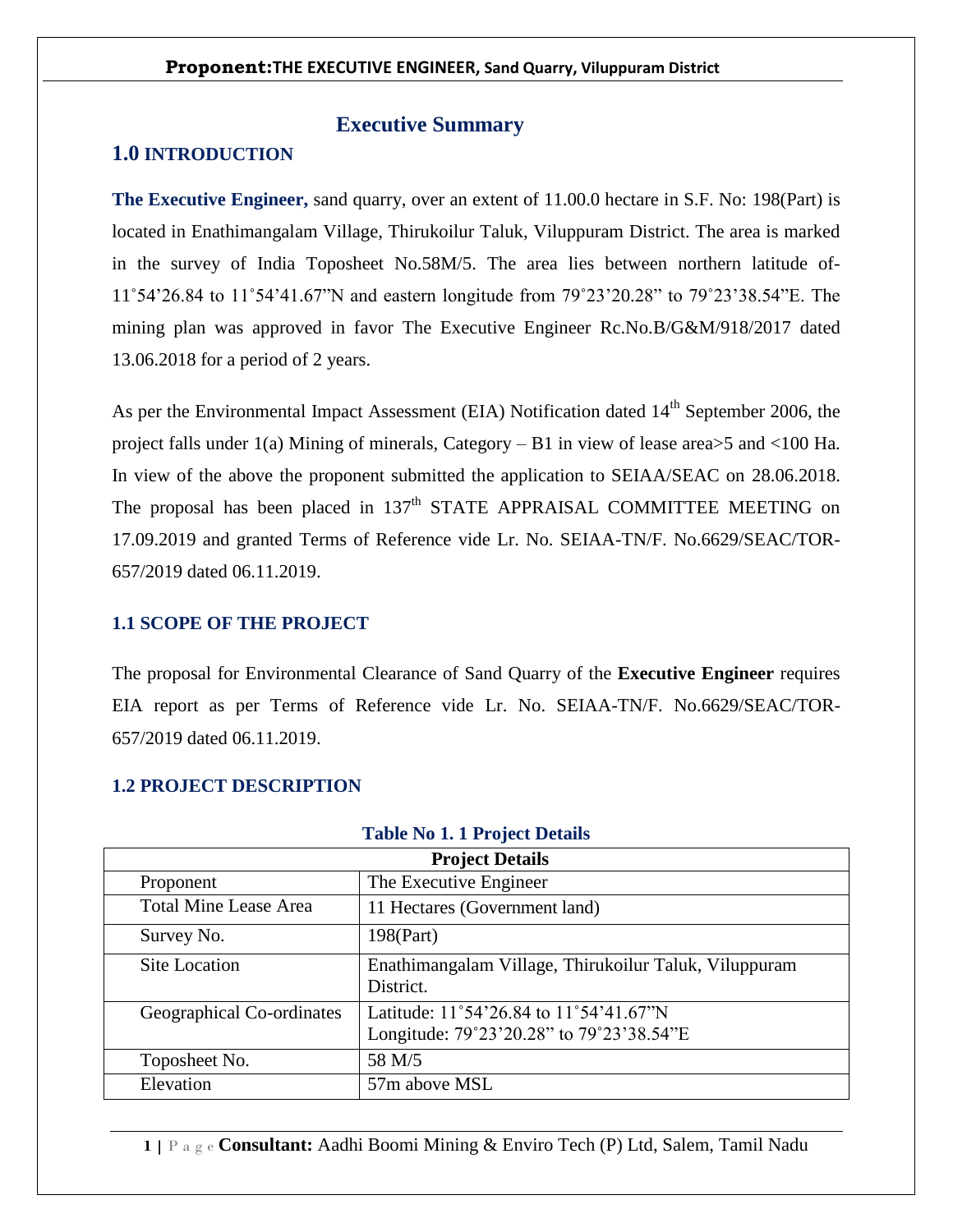|                                | <b>Accessibility</b>                                                                                                                                                                                                                                                                                                                                                                                                                                                                                                                                                                                                  |  |  |  |
|--------------------------------|-----------------------------------------------------------------------------------------------------------------------------------------------------------------------------------------------------------------------------------------------------------------------------------------------------------------------------------------------------------------------------------------------------------------------------------------------------------------------------------------------------------------------------------------------------------------------------------------------------------------------|--|--|--|
| <b>Nearest Habitation</b>      | Enathimangalam- 340m (South)                                                                                                                                                                                                                                                                                                                                                                                                                                                                                                                                                                                          |  |  |  |
| <b>Nearest Town</b>            | Viluppuram-8.5 km (Northeast)                                                                                                                                                                                                                                                                                                                                                                                                                                                                                                                                                                                         |  |  |  |
| Nearest Roadway                | NH-45B -Villupuram-Ulundurpet-6.3-SE                                                                                                                                                                                                                                                                                                                                                                                                                                                                                                                                                                                  |  |  |  |
|                                | SH- 69-Villupuram-Ulundurpet - 550 m-SE                                                                                                                                                                                                                                                                                                                                                                                                                                                                                                                                                                               |  |  |  |
| <b>Nearest Railway station</b> | Mambalapattu-4 km (Northwest)                                                                                                                                                                                                                                                                                                                                                                                                                                                                                                                                                                                         |  |  |  |
| <b>Nearest Airport</b>         | Pondicherry airport - 46 km - (Northeast)                                                                                                                                                                                                                                                                                                                                                                                                                                                                                                                                                                             |  |  |  |
|                                | <b>Environmental Sensitiveness</b>                                                                                                                                                                                                                                                                                                                                                                                                                                                                                                                                                                                    |  |  |  |
| <b>Interstate Boundary</b>     | Nil within 10 km.                                                                                                                                                                                                                                                                                                                                                                                                                                                                                                                                                                                                     |  |  |  |
| <b>Coastal Zone</b>            | Bay of Bengal - 45.6km - E                                                                                                                                                                                                                                                                                                                                                                                                                                                                                                                                                                                            |  |  |  |
| <b>Reserve Forest</b>          | Adukkam R.F- 18.24km- NW<br>$\mathbf{i}$                                                                                                                                                                                                                                                                                                                                                                                                                                                                                                                                                                              |  |  |  |
|                                | Udayanattam R.F- 15.5 km- NW<br>$\mathbf{ii}$                                                                                                                                                                                                                                                                                                                                                                                                                                                                                                                                                                         |  |  |  |
|                                | Gangavaram R.F-20 km - NW<br>$\overline{iii}$                                                                                                                                                                                                                                                                                                                                                                                                                                                                                                                                                                         |  |  |  |
|                                | Thurinjikadu R.F-18.7 km- NW<br>iv)                                                                                                                                                                                                                                                                                                                                                                                                                                                                                                                                                                                   |  |  |  |
|                                | Kadayam R.F-19.5 km-NW<br>V)                                                                                                                                                                                                                                                                                                                                                                                                                                                                                                                                                                                          |  |  |  |
|                                | No Reserve Forest found around 10 km Radius.                                                                                                                                                                                                                                                                                                                                                                                                                                                                                                                                                                          |  |  |  |
|                                | Hence the area does not attract the Forest Conservation Act,                                                                                                                                                                                                                                                                                                                                                                                                                                                                                                                                                          |  |  |  |
|                                | 1980.                                                                                                                                                                                                                                                                                                                                                                                                                                                                                                                                                                                                                 |  |  |  |
| Wildlife sanctuary             | No wildlife sanctuary is located within 10km radius.                                                                                                                                                                                                                                                                                                                                                                                                                                                                                                                                                                  |  |  |  |
|                                | Hence the area does not attract Wildlife Protection Act, 1972.                                                                                                                                                                                                                                                                                                                                                                                                                                                                                                                                                        |  |  |  |
| Water bodies                   | This project itself falls water body (Thenpennai river).<br>1. Kanai lake 3.7km-N<br>2. Karingalipatty lake-2.9km-N<br>3. Kottamangalam- 3.7km- NE<br>4. Venmaniyathur lake - 2km-NE<br>5. Satti pattu lake - 3.5km- NE<br>6. Kuppur lake- $1,5km - E$<br>7. Palliyandur- 6.6km-N<br>8. Kuppam lake- 6km – NE<br>9. Agaram chithamoor lake-7.8km – NE<br>10. Kozhipattu-8.8km-NW<br>11. Pambai vaikkal- 5.7km- NW<br>12. Nattamedu lake- 3.6km-NW<br>13. Mambalapattu lake- 5km- NW<br>14. Sirumadurai lake-2km-SW<br>15. Siruvamoor lake-2km-SE<br>16. Thenmangalam lake- 7km- SE<br>17. Melmangalam lake- 4.7km- SE |  |  |  |
| Habitations                    | 18. Elandurai lake-7.8km- SW<br>Enathimangalam - 340m - 3861 persons - S<br>1.<br>Lakshmipuram -760m-647 persons-N<br>2.<br>Teli -1.2 km-2973 persons-N<br>3.                                                                                                                                                                                                                                                                                                                                                                                                                                                         |  |  |  |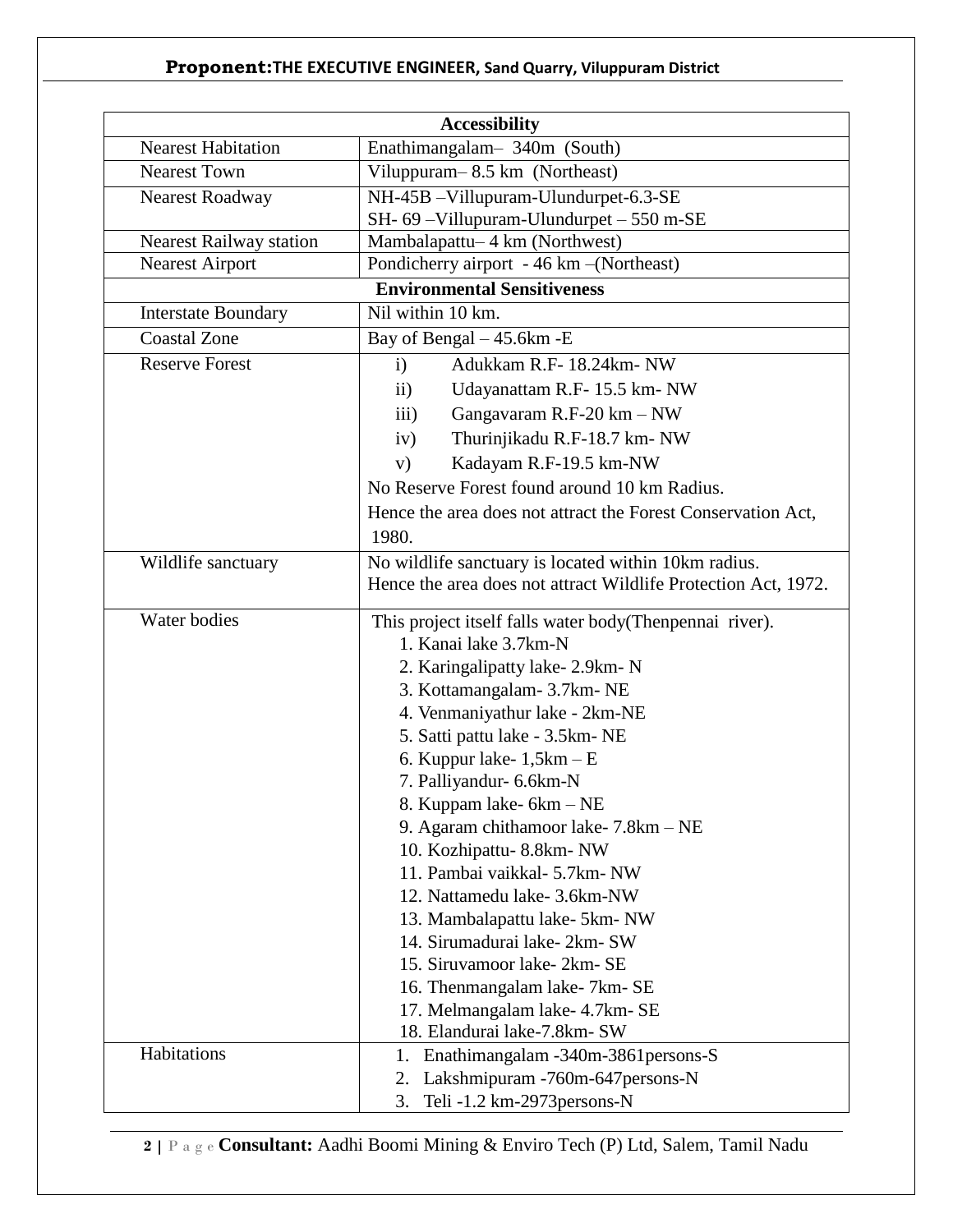|                                           | 4. Siruvakkur-2.2km-2172persons-NW                        |  |  |  |
|-------------------------------------------|-----------------------------------------------------------|--|--|--|
|                                           | 5. Kalpattu-3.3km-4281 persons-NW                         |  |  |  |
|                                           | 6. Kuppam-5.4km-1966persons-N                             |  |  |  |
|                                           | 7. Siruvanur-1.9km-2285persons-S                          |  |  |  |
|                                           | 8. Kandyamadai-5.8km-271 persons-E                        |  |  |  |
|                                           | 9. Kappur-2.3km-4050persons-E                             |  |  |  |
|                                           | 10. T.Edaiyur-5.8km-3406persons-SW                        |  |  |  |
|                                           | 11. Paiyur-3.3km-3484persons-W                            |  |  |  |
|                                           | 12. T.Pudupalayam-8.6km-4532persons-W                     |  |  |  |
|                                           | 13. Arcadu-7.2km-5360persons-W                            |  |  |  |
|                                           | 14. Kangaiyanur-6.8km-1509persons-N                       |  |  |  |
| <b>Defense Installations</b>              | Nil within 10km radius                                    |  |  |  |
| Quarries around 500m                      | There are no Quarries within 500 m radius                 |  |  |  |
| radius                                    |                                                           |  |  |  |
| Seismic Zone                              | Zone-II, Low damage risk zone as per BMTPC, Vulnerability |  |  |  |
| atlas Seismic zone of India IS: 1893-2002 |                                                           |  |  |  |
| <b>Mining Details</b>                     |                                                           |  |  |  |
| Method of Mining                          | Semi-Mechanized Open-cast.                                |  |  |  |
|                                           | $5,76,502 \text{ m}^3$                                    |  |  |  |
| Geological resources                      |                                                           |  |  |  |
| Mineable reserves                         | 2,46,502 m <sup>3</sup> of Sand and Sand Shoal            |  |  |  |
| Production                                | 1, 23,251m3/annumof Sand and Sand shoal.                  |  |  |  |
| Topsoil                                   |                                                           |  |  |  |
| <b>Sand Rejects</b>                       |                                                           |  |  |  |
| Depth of Mining                           | 1m (Proposed)                                             |  |  |  |
| <b>Water Table</b>                        | $6-7m$ bgl                                                |  |  |  |
| <b>Overall Pit Slope</b>                  | $45^\circ$                                                |  |  |  |
| Period of Lease                           | 2 years                                                   |  |  |  |
| Project Cost                              | <b>Rs</b> 42.108Lakhs                                     |  |  |  |

## **1.3 Description of the environment**

## **1.3.1 Base line environmental study**

Collection of baseline data is an integral part of the preparation of Environmental Impact Assessment reports. The baseline monitoring study has been carried out during the pre-monsoon season (October1<sup>st</sup>–December31<sup>st</sup>, 2019) to assess the existing environmental scenario in the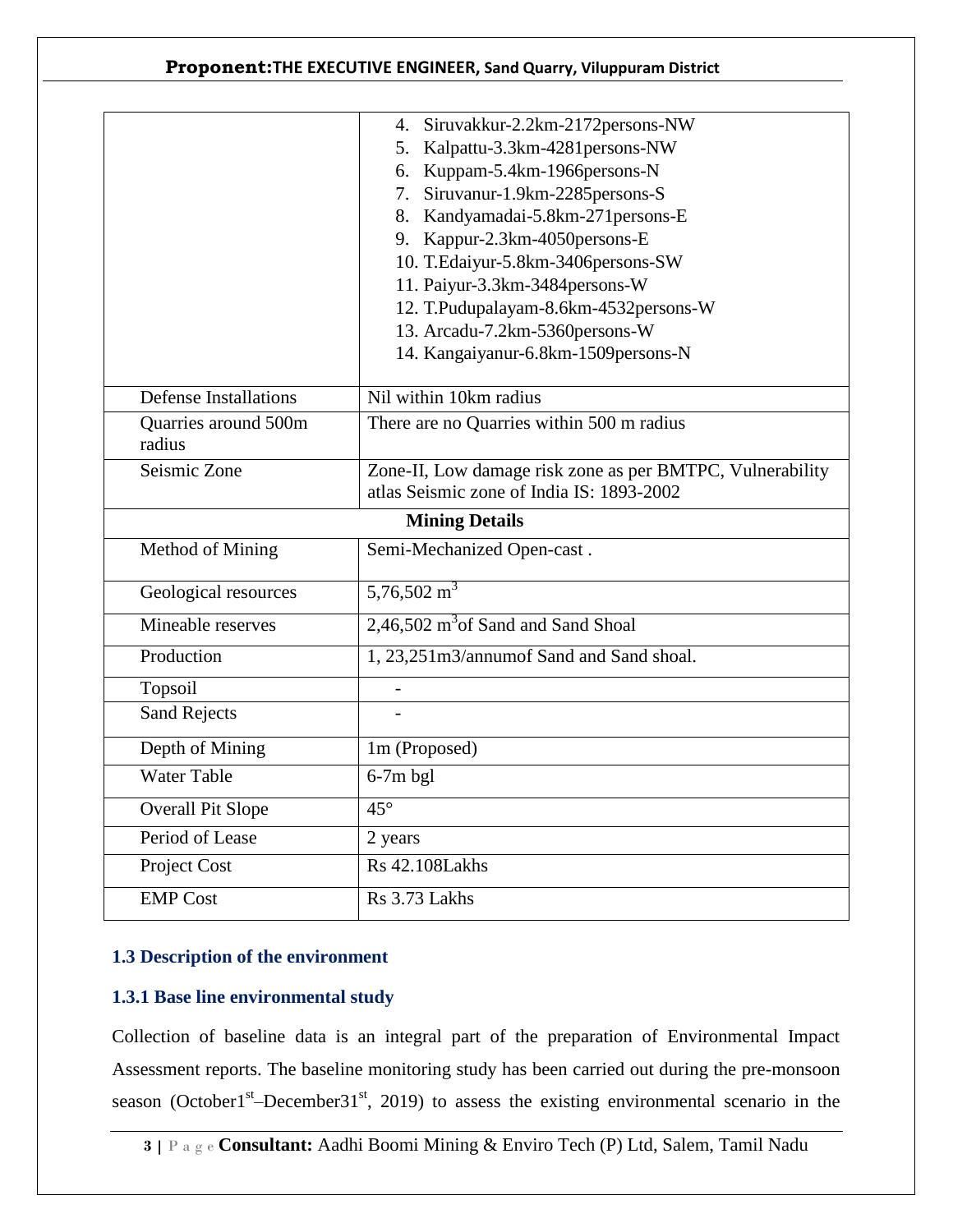area. For the purpose of EIA studies, quarry lease area was considered as the core zone and area outside the quarry lease boundary up to 10 km radius from the lease boundary was considered as buffer zone.

| <b>Particulars</b><br><b>Details</b>                 |                                                | <b>Standards</b>               |  |  |
|------------------------------------------------------|------------------------------------------------|--------------------------------|--|--|
| Meteorology (October $1st$ –December 31 $st$ , 2019) |                                                |                                |  |  |
| Rainfall (Avg.)                                      | 620.3 mm                                       | $-$                            |  |  |
| Temperature (Avg.)                                   | $23.33^{\circ}$ C                              |                                |  |  |
| Wind speed                                           | $1.09 \text{ m/s}$                             | $-$                            |  |  |
| <b>Wind Direction</b>                                | NE to SW                                       |                                |  |  |
|                                                      | Ambient Air Quality (NAAQS)                    |                                |  |  |
| $PM_{10}$                                            | $30 - 59 \,\mu g/m^3$                          | $100 \mu g/m^3$                |  |  |
| PM <sub>2.5</sub>                                    | $16 - 32 \mu g/m^3$                            | $60 \mu g/m^3$                 |  |  |
| SO <sub>2</sub>                                      | $3 - 13 \mu g/m^3$                             | $80 \mu g/m^3$                 |  |  |
| NO <sub>x</sub>                                      | $4 - 16 \mu g/m^3$                             | $80 \mu g/m^3$                 |  |  |
|                                                      | Noise Level (CPCB Standards)                   |                                |  |  |
| Day time                                             | Core zone $-43.1 - 50.3$ dB (A)                | <b>Industrial Area</b>         |  |  |
| $(6:00 \text{ am} - 10:00 \text{ pm})$               | Buffer zone $-46.5 - 49.1$ dB(A)               | Day Time - $75$ dB (A)         |  |  |
|                                                      |                                                | <b>Residential Area</b>        |  |  |
|                                                      |                                                | Day Time $-55$ dB (A)          |  |  |
| Night time                                           | Core zone $-31.5 - 36.2$ dB (A)                | <b>Industrial Area</b>         |  |  |
| $(10:00 \text{pm} - 06:00$                           | Buffer zone $-30.4 - 38.6$ dB(A)               | Night Time $-70$ dB(A)         |  |  |
| am)                                                  |                                                | <b>Residential Area</b>        |  |  |
|                                                      |                                                | Night Time $-45$ dB (A)        |  |  |
|                                                      | Water Quality IS 10500:2012 (Desirable limits) |                                |  |  |
| pH                                                   | $7.37 - 7.79$                                  | 6.5 to 8.5                     |  |  |
| <b>TDS</b>                                           | 288-1700 mg/l                                  | $500$ mg/l                     |  |  |
| <b>Total Hardness</b>                                | 150-772 mg/l                                   | $200$ mg/l                     |  |  |
| as $CaCO3$                                           |                                                |                                |  |  |
|                                                      | Soil Quality                                   |                                |  |  |
| pH                                                   | $7.07 - 7.36$                                  | Neutral to moderately alkaline |  |  |
| <b>Bulk</b> density                                  | $1.33 - 1.42$ g/cc                             | Favorable physical condition   |  |  |
|                                                      |                                                | for plant growth.              |  |  |
|                                                      | <b>Hydro Geology</b>                           |                                |  |  |
| Depth of Mining                                      | 1mbgl                                          | Quarrying activity 5-6m above  |  |  |
| <b>Water Table</b>                                   | $6-7m$ bgl                                     | ground water table             |  |  |

**Table No 1.2 Baseline Data**

## **1.4 ANTICIPATED ENVIRONMENTAL IMPACTS AND MITIGATION MEASURES 1.4.1 Air Environment**

The air borne particulate matter is the main air pollutant by opencast mining. The mining operation will be carried out by adopting semi–mechanized methods which involves excavation, loading and transportation.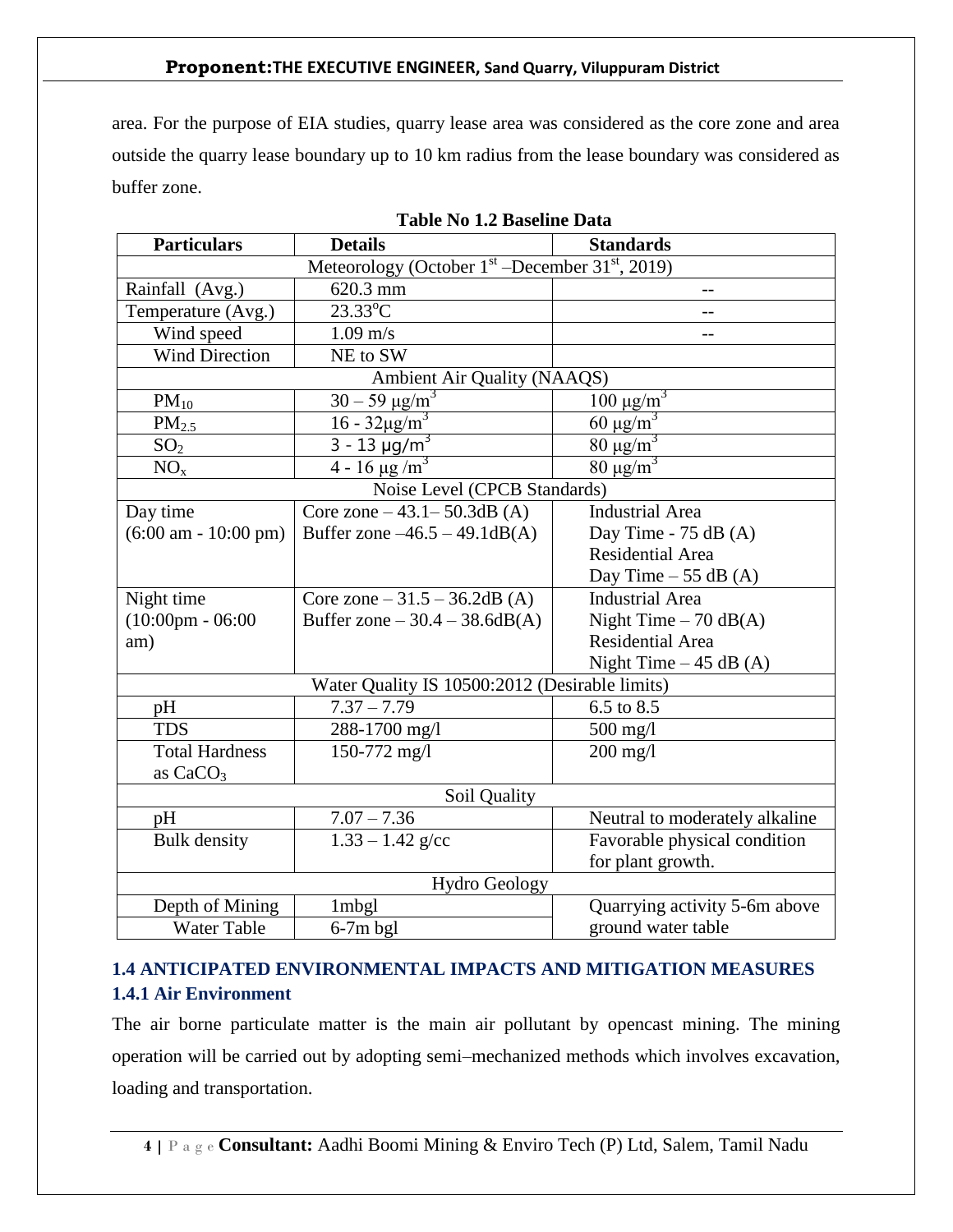AERMOD - Model was used for prediction of impact of  $PM_{10}$  during conditions i) Loading/unloading and transportation of ore by trucks on Haul roads. Total predicted 24-h maximum GLC of PM<sub>10</sub> at project site for loading-unloading and transportation was 76  $\mu$ g/m<sup>3</sup> occurred at the project site after superposition of base-line value 42  $\mu$ g/m<sup>3</sup> over the incremental 34  $\mu$ g/m<sup>3</sup> due to combined impact of loading and unloading and transportation over the haul road. Meteorological data under worst case scenario providing 24-h maximum average GLC was discussed above and North easterly were dominant. The overall impact on air quality due to proposed mining project is expected to be low.

#### **1.4.2 Noise Environment**

Noise pollution poses a major health risk to the mine workers. Following are the sources of noise in the open cast mine project such as. Loading, Unloading and during movement of vehicles.

The noise generated by the mining activity is dissipated within the core zone. This is because of distance involved and other topographical features adding to the noise attenuation. From the results, it can be seen that the ambient noise levels (day time and night time) at all the locations will remain within permissible limits prescribed by CPCB and 90dB (A) norms of DGMS. At present there is no mining activity carried out. However, the expected noise levels are not likely to have any effect. Precaution will be made to keep down the noise exposure level of 85 dB (A) to the operating personnel for 8 hrs duration.

#### **1.4.3 Water Environment**

Mining operations can affect groundwater quality in several ways. The most obvious occurs in the mining below the water table, either ifrn underground workings or open pits. This provides a direct conduit to aquifers. Groundwater quality is also affected when waters (natural or process waters or wastewater) infiltrate through surface materials (including overlying waste or other material) into ground water. But this Sand quarry is devoid of any such impacts.

The impact due to mining on the water quality is expected to be insignificant because of no use of chemicals or hazardous substances during mining process. The mining activity will not intersect ground water table and it is 6-7 m above ground water table. Compared to core zone (Surface water), the water sample (ground water) from the Govindapuram is very high in TDS,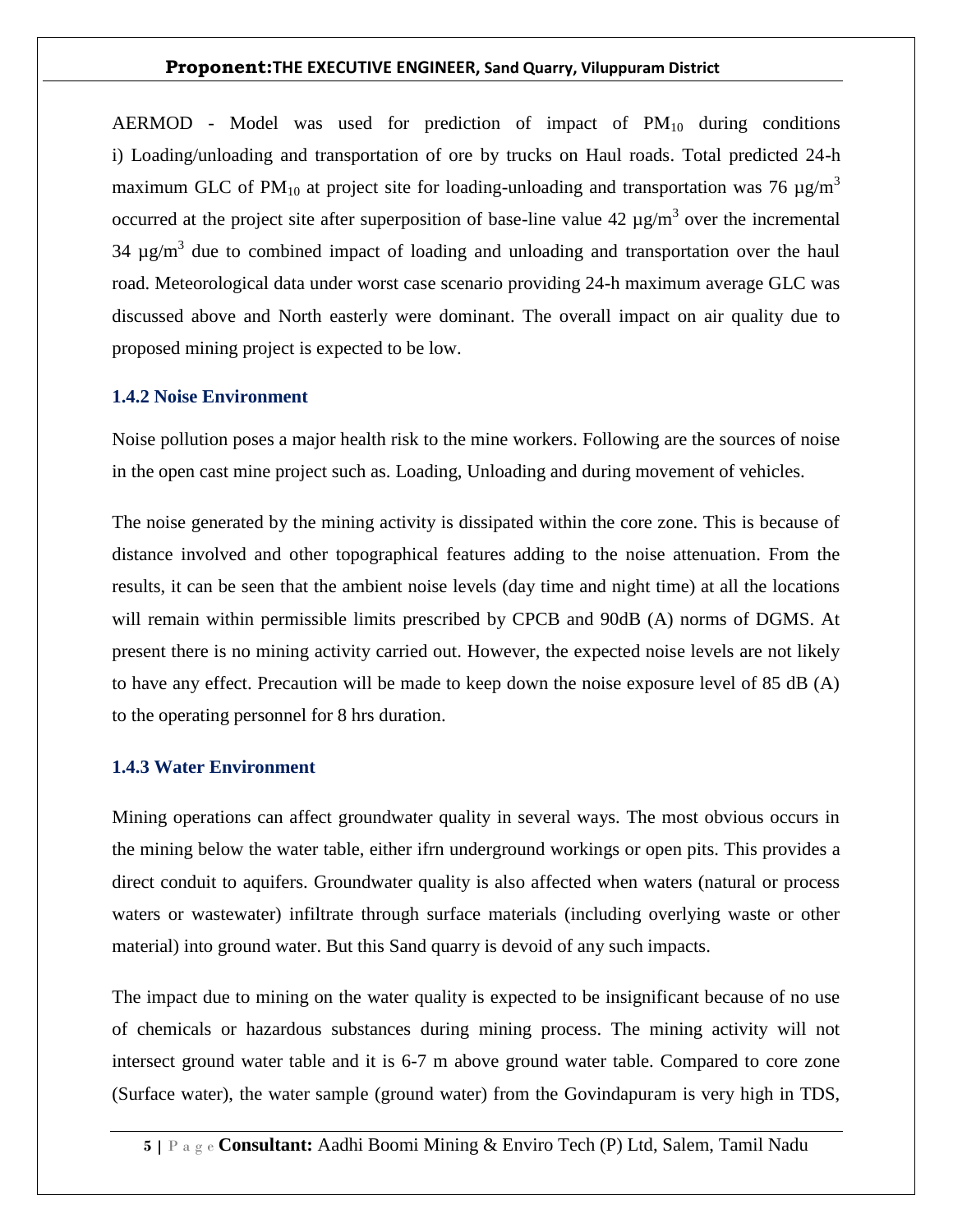TH and Chlorides. It clearly shows that there are no geological fractures between lease area and nearby village. Therefore due to proposed mining activity, chemical properties of nearby ground water will never change. The water sample from core zone is good on chemical testing and poor on biological testing and the water sample from Govindapuram is good on biological testing and poor on chemical testing. Based on water quality index level the water sample from core zone is not suitable for drinking purposes without proper pretreatment such as boiling, chlorination and reverse osmosis since it contains coliforms, E.coli and high iron content and the water sample from Govindapuram is suitable for drinking purposes with simple pretreatment such as boiling.

#### **1.4.4 Soil Environment**

There is no soil present in the quarry area.

#### **1.4.5 Waste (overburden/Reject) Dump and Municipal Solid waste Management**

There are no wastages anticipated during the quarrying operation. The entire Sand and Sand shoals will be transported to the needy customer site. Sanitary facility will be constructed as semi-permanent structure. So municipal solid waste will be collected in semi-permanent structure and disposed safely and periodically as per the PCB norms.

#### **1.4.6 Biological Environment**

There are no notified endangered species in the area, which may be affected due to the quarry activities; therefore the biological environment will not have significant impact due to quarrying activity. The impact on the biological environment due to amount of dust generation is minimized by well-developed green belt in and around the quarry lease area.

#### **1.4.7 Land Environment**

Mining in the riverbed may change complete land use pattern including channel geometry, bed elevation. Land requirement for the project has been assessed considering functional needs. The excavated area shall be replenished during the next rainy season. The removing of sand will have only the positive impacts since it increases the water carrying capacity of the river. No release of toxic elements into the ground. No adverse impact is anticipated on land use of buffer zone associated due to the mining activity, as all the activities will be confined within the project site.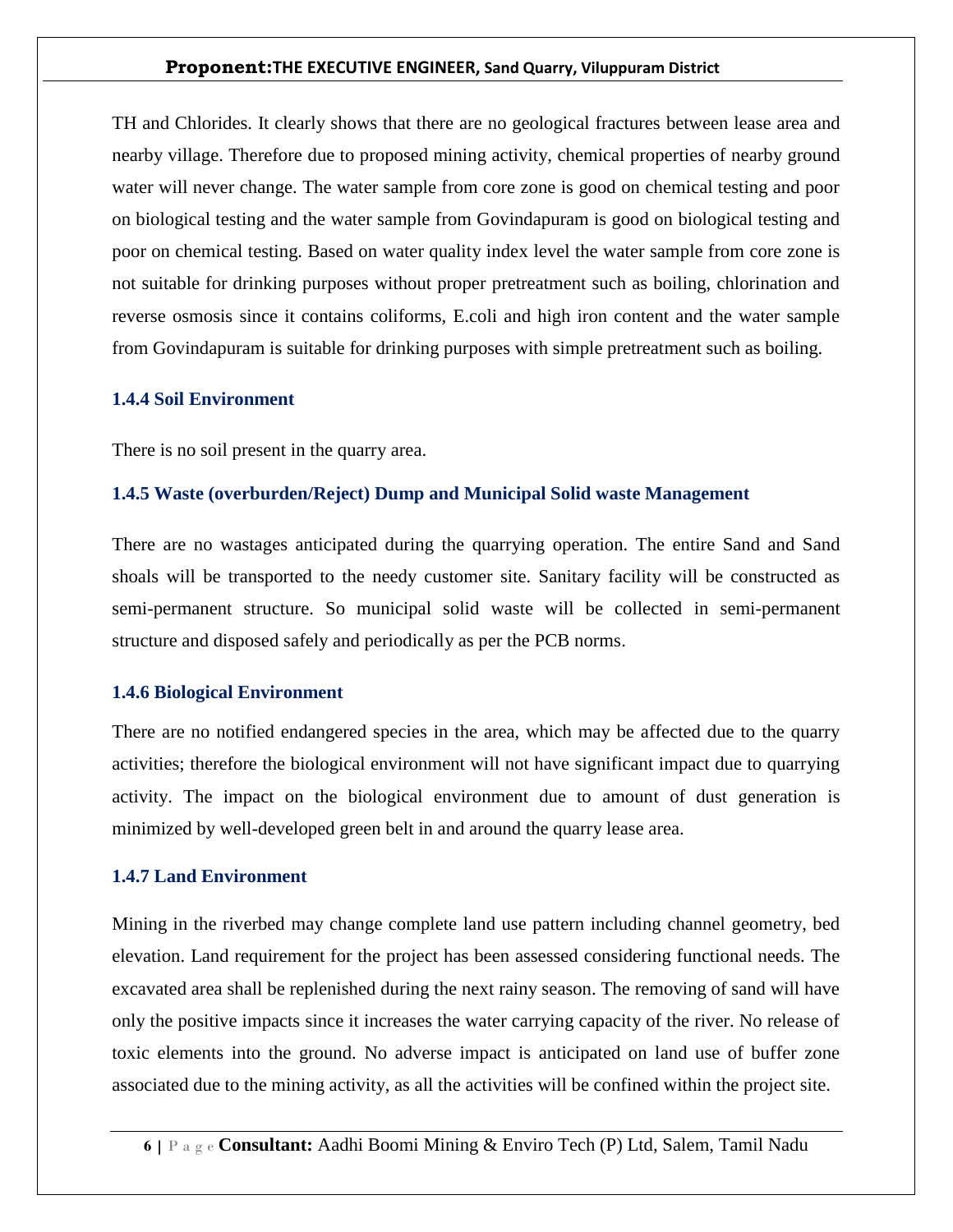The land use analyses show that the area is of predominantly Agriculture followed by buffer zones of the study area. After excavating the sand from proposed quarry, the river carrying capacity gets increased. As a result the river flow direction never gets diverted and does not affect any crops and properties. It is generally agreed that the total volume of production from year to year may increase. Some fallow land also increases due to seasonal crop production, which shows a positive impact due to mining activity.

#### **1.4.8 Socio Economic Environment**

The mining activity will definitely increase the employment opportunity (directly as well as indirectly) in the project area. Some of these impacts would be beneficial. The expectation of the people of the area is concerned towards employment, education, and health facilities. The literacy rate may be increased with the economic benefits may arises from the mining activities.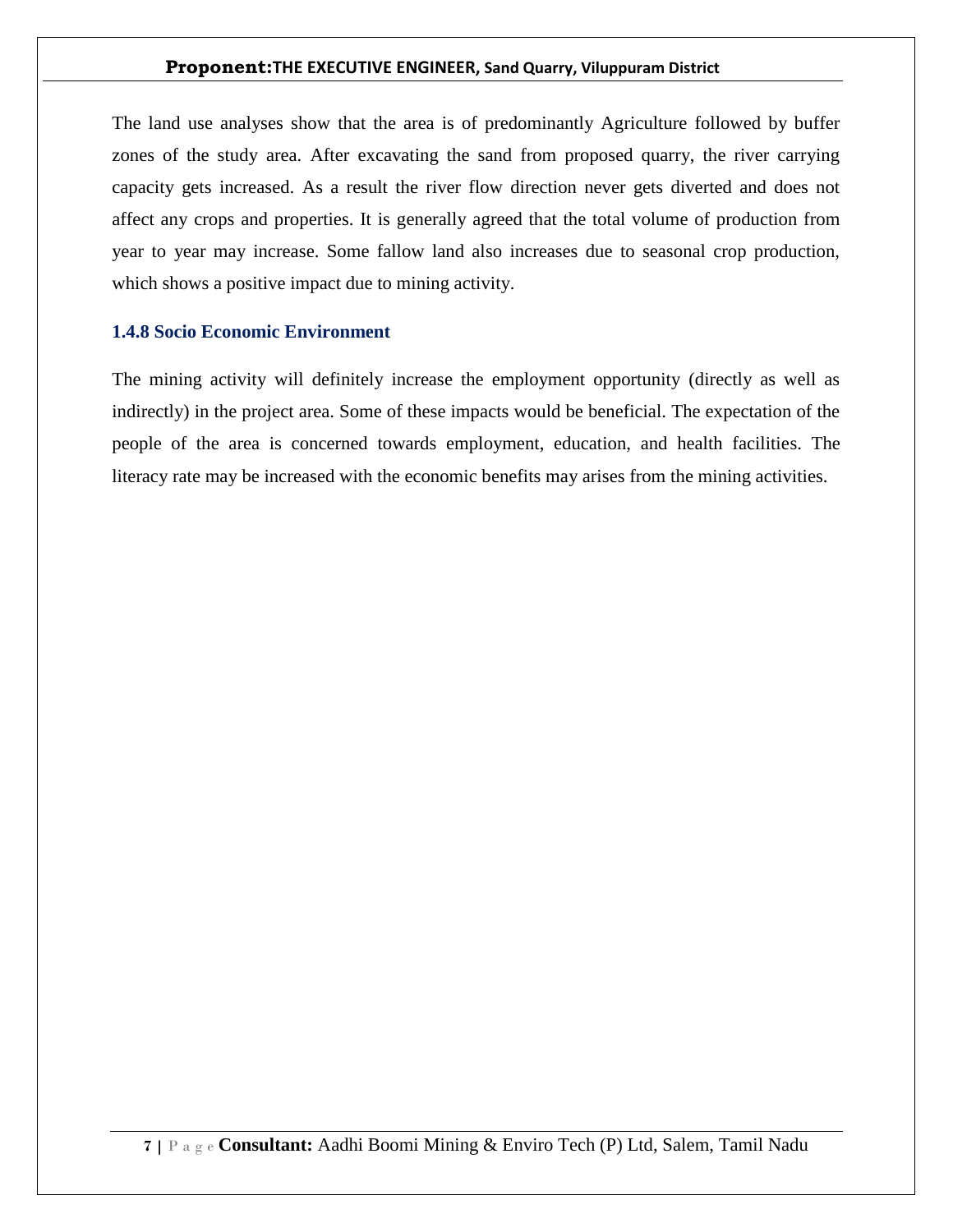| S.No | Parameters           | Mining Activity  | Mitigation measures                                                                                                                                                                                                                                                                                                                                                                                                                                                                                                                                                                                                                                                                |  |  |
|------|----------------------|------------------|------------------------------------------------------------------------------------------------------------------------------------------------------------------------------------------------------------------------------------------------------------------------------------------------------------------------------------------------------------------------------------------------------------------------------------------------------------------------------------------------------------------------------------------------------------------------------------------------------------------------------------------------------------------------------------|--|--|
|      |                      | Loading          | Water sprinkling be done before loading by making it moist<br>$\circ$                                                                                                                                                                                                                                                                                                                                                                                                                                                                                                                                                                                                              |  |  |
|      |                      | Transportation   | Water sprinklers along the sides of haul road shall be fixed to<br>$\circ$<br>control fly of dust while transporting sand<br>Overloading will be prevented<br>$\circ$<br>Trucks/Dumpers covered by tarpaulin covers<br>$\circ$                                                                                                                                                                                                                                                                                                                                                                                                                                                     |  |  |
|      |                      | DG Sets          | DG sets will be used only during power failure<br>$\circ$<br>Adequate stack height for DG sets will be provided as per<br>$\circ$<br><b>CPCB</b> norms                                                                                                                                                                                                                                                                                                                                                                                                                                                                                                                             |  |  |
|      | Air Environment      | General measures | Avenue trees along roads around ML boundary shall be planted<br>$\circ$<br>as per the norms of MoEF to control fly of dust.<br>Labours engaged in such dust prone areas should be provided<br>$\circ$<br>with safety devices like ear muff, mask, goggles as per the<br>MMR, 1961 amendments and circulars of DGMS.<br>Regular health check-up of workers and nearby villagers in the<br>$\circ$<br>impacted area should be carried out and also regular<br>occupational health assessment of employees should be carried<br>out as per the Factories Act<br>Ambient Air Quality Monitoring will be conducted on regular<br>$\circ$<br>basis to assess the quality of ambient air. |  |  |
| 2    | Water<br>Environment | Surface water    | There is no waste water produced due to sand quarry.<br>$\circ$                                                                                                                                                                                                                                                                                                                                                                                                                                                                                                                                                                                                                    |  |  |
|      |                      | Ground water     | The mining of sand is 1m depth and the water table is 6-7m bgl.<br>$\circ$<br>So the mining activity will not intersect the ground water table                                                                                                                                                                                                                                                                                                                                                                                                                                                                                                                                     |  |  |

## **Table 1.3 Environmental Management Plan**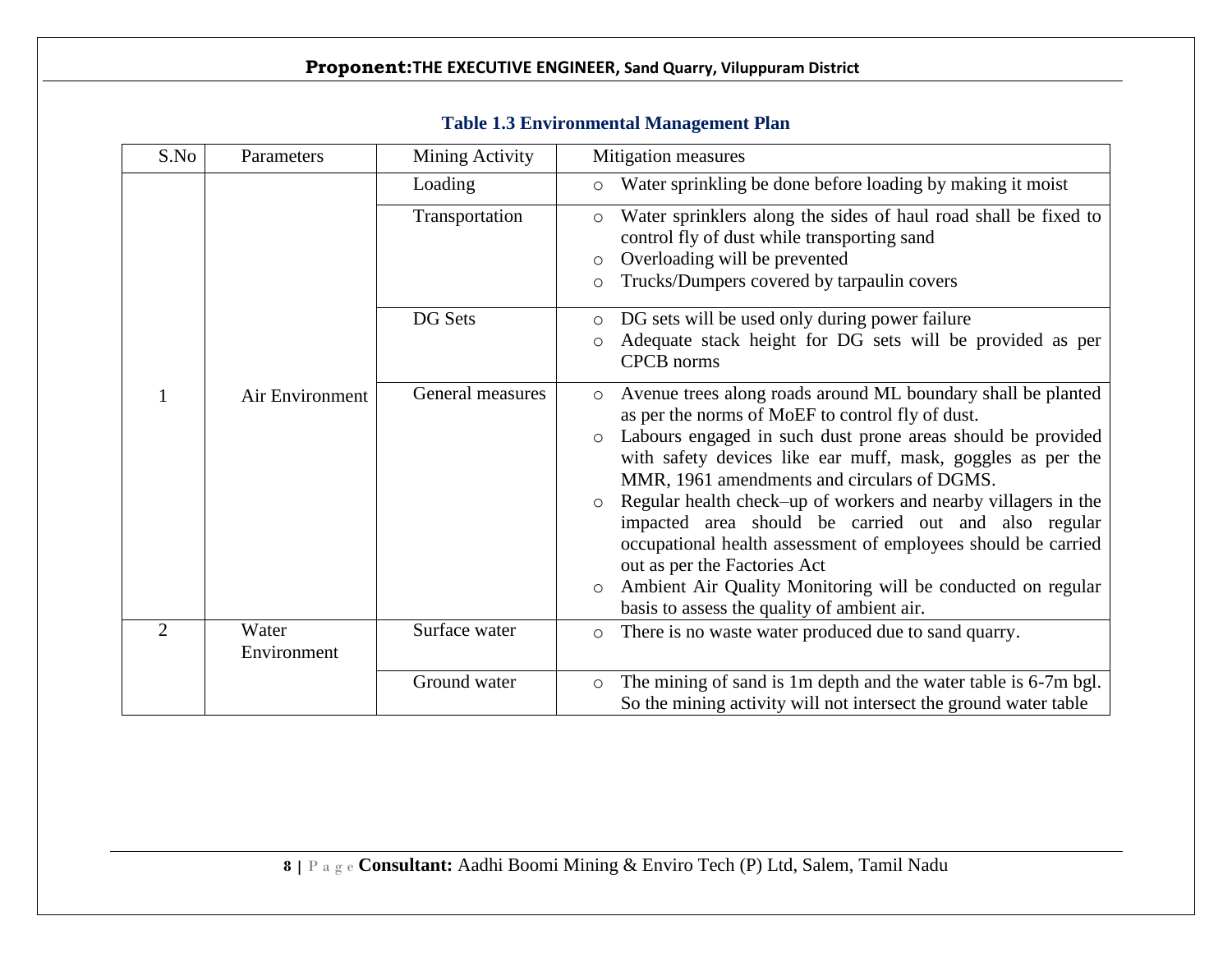|   |                             | Storm water                        | o Basically the mining area is river body. During rainy season,<br>the storm water will flow through river body in the river flow<br>direction.<br>During river flow, the mining activity will be stopped.<br>$\circ$                                                                                                                                                                                                                                                                                                                                                                                                                                                                                                                                                                                                                                                                                                                                                                                                                                              |
|---|-----------------------------|------------------------------------|--------------------------------------------------------------------------------------------------------------------------------------------------------------------------------------------------------------------------------------------------------------------------------------------------------------------------------------------------------------------------------------------------------------------------------------------------------------------------------------------------------------------------------------------------------------------------------------------------------------------------------------------------------------------------------------------------------------------------------------------------------------------------------------------------------------------------------------------------------------------------------------------------------------------------------------------------------------------------------------------------------------------------------------------------------------------|
|   |                             | General measures                   | Regular monitoring and analyzing the quality of water<br>$\circ$                                                                                                                                                                                                                                                                                                                                                                                                                                                                                                                                                                                                                                                                                                                                                                                                                                                                                                                                                                                                   |
| 3 | <b>Noise</b><br>Environment | Transportation<br>General measures | Proper and regular maintenance of vehicles, machinery and<br>$\circ$<br>other equipments.<br>The noise generated by the machinery will be reduced by<br>$\circ$<br>proper lubrication of the machinery and other equipments.<br>Speed of trucks entering or leaving the mine will be limited to<br>$\circ$<br>moderate speed to prevent undue noise from empty vehicles.<br>Adequate silencers will be provided in all the diesel engines of<br>vehicles.<br>Minimum use of horns and speed limit of 10 km/hr in the<br>O<br>village area.<br>It will be ensured that all transportation vehicles carry a valid<br><b>PUC</b> Certificates<br>Use of personal protective devices <i>i.e.</i> , earmuffs and earplugs<br>$\circ$<br>by workers, who are working in high noise generating areas<br>Provision of Quiet areas, where employees can get relief from<br>$\circ$<br>workplace noise.<br>The development of green belts around the periphery of the<br>$\circ$<br>mine to attenuate noise.<br>Regular medical check–up and proper training to personnel to |
| 4 | Soil                        | Topsoil                            | create awareness about adverse noise level effects.                                                                                                                                                                                                                                                                                                                                                                                                                                                                                                                                                                                                                                                                                                                                                                                                                                                                                                                                                                                                                |
|   | Environment                 |                                    | There is no soil present in the quarry area                                                                                                                                                                                                                                                                                                                                                                                                                                                                                                                                                                                                                                                                                                                                                                                                                                                                                                                                                                                                                        |
| 5 | <b>Waste Dump</b>           | Stabilization<br>of                |                                                                                                                                                                                                                                                                                                                                                                                                                                                                                                                                                                                                                                                                                                                                                                                                                                                                                                                                                                                                                                                                    |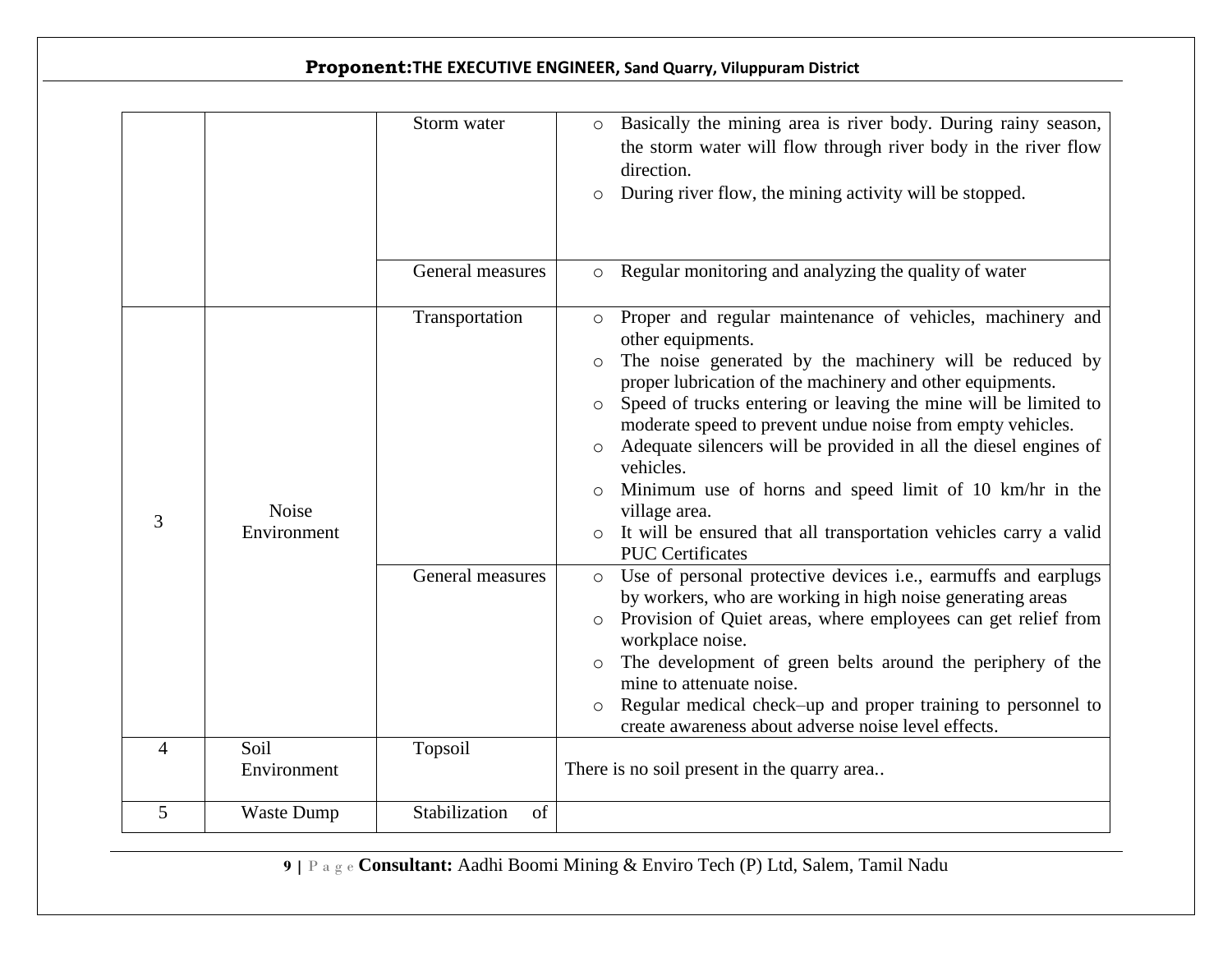|                |                        | Dumps                                          | $\circ$                                                        | There are no wastages anticipated during the quarrying<br>operation. The entire Sand and sand shoals will be transported<br>to the needy customer site. Sanitary facility will be constructed<br>as semi-permanent structure. So municipal solid waste will be<br>collected in semi-permanent structure and disposed safely and<br>periodically as per the PCB norms.                                                                                                                                                                                                                                                                                                                                                                                                                                                                                                      |
|----------------|------------------------|------------------------------------------------|----------------------------------------------------------------|----------------------------------------------------------------------------------------------------------------------------------------------------------------------------------------------------------------------------------------------------------------------------------------------------------------------------------------------------------------------------------------------------------------------------------------------------------------------------------------------------------------------------------------------------------------------------------------------------------------------------------------------------------------------------------------------------------------------------------------------------------------------------------------------------------------------------------------------------------------------------|
| 6              | Plantation             | Mine<br>lease<br>boundary<br>and<br>waste dump | $\circ$<br>$\circ$                                             | Provision of green belt all along the periphery of the lease area<br>for control of dust and to attenuate noise<br>It is strongly recommended that the loss of plant in each year<br>will be counted and again planted in subsequent plantation.<br>The plant should be planted taken from nursery, where the<br>survival rate is high.                                                                                                                                                                                                                                                                                                                                                                                                                                                                                                                                    |
| $\overline{7}$ | Land<br>Environment    |                                                | $\circ$                                                        | The excavated area shall be replenished during the next rainy<br>season.                                                                                                                                                                                                                                                                                                                                                                                                                                                                                                                                                                                                                                                                                                                                                                                                   |
| 8              | Socio Economic         |                                                | $\circ$<br>$\circ$<br>$\circ$<br>$\circ$<br>$\circ$<br>$\circ$ | Good maintenance practices will be adopted for machinery and<br>equipment, which will help to avert potential noise problems.<br>Green belt will be developed around the project site as per<br>Central Pollution Control Board (CPCB) guidelines.<br>Appropriate air pollution control measure will be taken so as to<br>minimize the environmental impact within the core zone.<br>An emergency preparedness plan will be prepared in advance,<br>to deal with firefighting, evacuation and local communication.<br>For the safety of workers, personal protective appliances like<br>hand gloves, helmets, safety shoes, goggles, aprons, nose masks<br>and ear protecting devices has been provided which meet 'BIS'<br>(Bureau of Indian Standards).<br>As a part of CSR activities community welfare measures will be<br>taken by Proponent through local Panchayat. |
| 9              | Occupational<br>Health |                                                | $\circ$                                                        | First-aid facilities as per provisions under Rule (44) of Mines<br><b>Rules 1955</b><br>Initial and Periodical medical examination shall be conducted<br>for the employees under Rule 29B $\&$ 45 (A).                                                                                                                                                                                                                                                                                                                                                                                                                                                                                                                                                                                                                                                                     |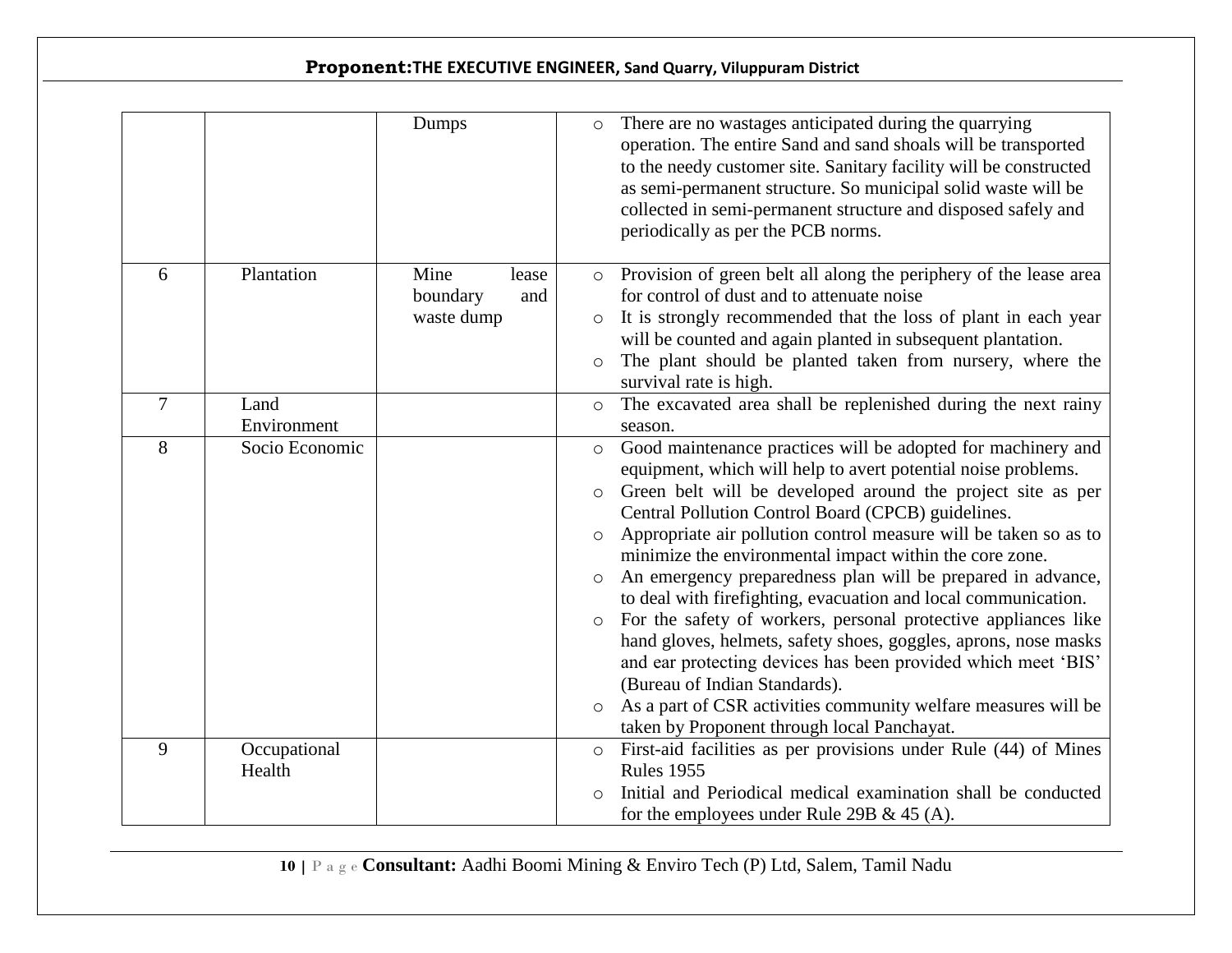|  | Insurance will be taken in the name of the labourers working in<br>$\circ$ |  |
|--|----------------------------------------------------------------------------|--|
|  | the quarry                                                                 |  |
|  | o Workers involved in quarrying work shall be provided                     |  |
|  | protective equipments such as Thick Gloves, Goggles, ear                   |  |
|  | plugs, safety boot wears, etc                                              |  |

## **1.5 Analysis of Alternatives**

We have analyzed all the option for alternatives of the proposed mine site. This project is sand specific project and existing land use of mine lease classified as River Body which will continue to be so even after the current mining project is over, hence no alternate site is suggested for this project.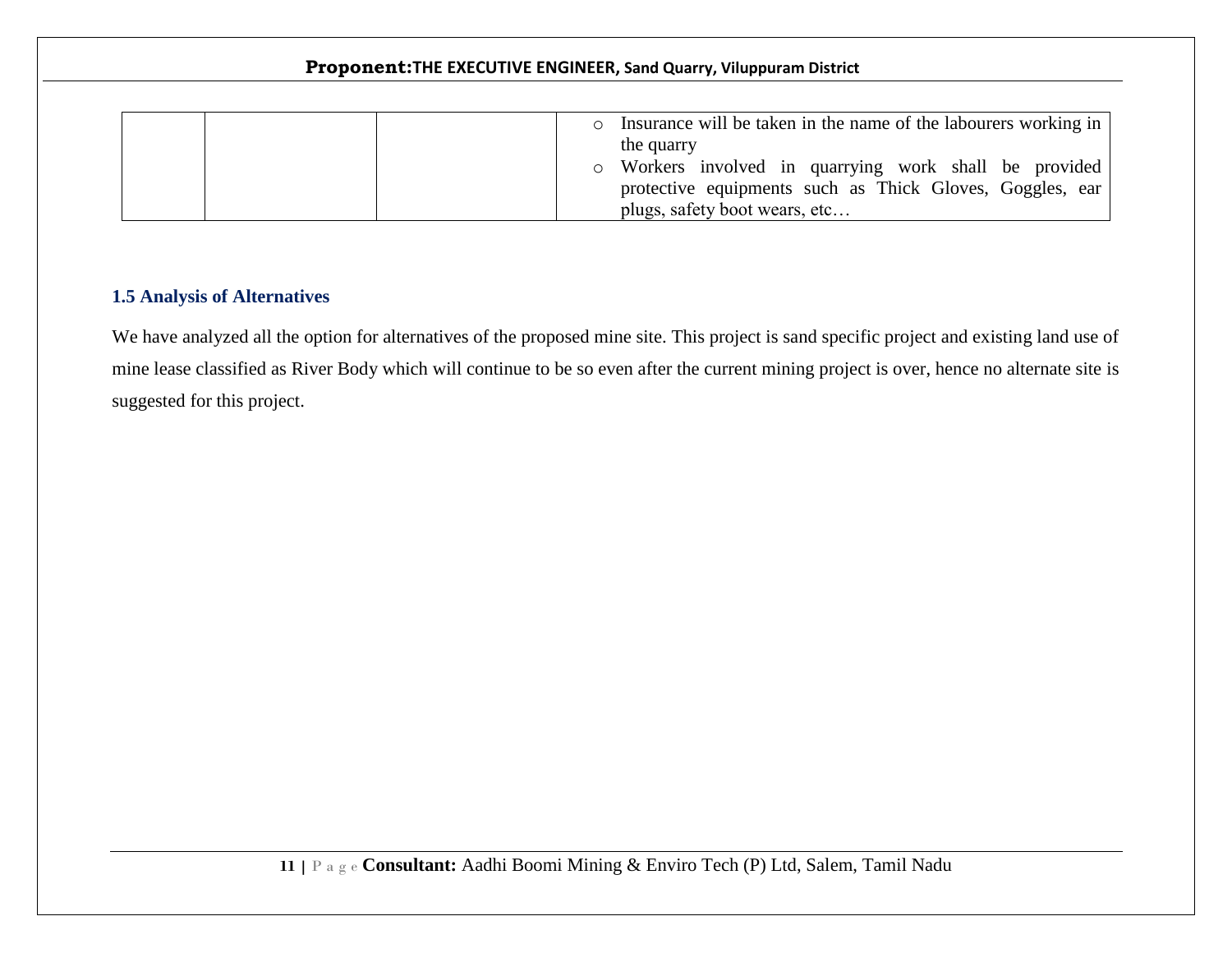## **1.6 Environmental Monitoring Program**

Environmental Monitoring program will be conducted for various environmental components as per conditions stipulated in Environmental Clearance Letter issued by SEIAA & Consent to Operate issued by TNPCB.

| S. No.         | Environment                                                                     | Location                                                                                                                                                                                                                  | Monitoring               |                              | Remarks                                                                            |
|----------------|---------------------------------------------------------------------------------|---------------------------------------------------------------------------------------------------------------------------------------------------------------------------------------------------------------------------|--------------------------|------------------------------|------------------------------------------------------------------------------------|
|                | <b>Attributes</b>                                                               |                                                                                                                                                                                                                           | Duration                 | Frequency                    |                                                                                    |
| $\mathbf{1}$   | Meteorology and<br>Air Quality                                                  | Continuous<br>monitoring weather<br>station in core zone/<br>nearest IMD station                                                                                                                                          | 24 hours                 | Monthly<br>Once              | Wind<br>speed,<br>direction,<br>Temperature,<br>Relative humidity<br>and Rainfall. |
| $\overline{2}$ | Pollution<br>Air<br>Monitoring<br>$PM_{2.5}$ , $PM_{10}$ ,<br>$SO_2$ and $NO_x$ | locations<br>6<br>(One<br>station in the core<br>zone and at least one<br>in nearby residential,<br>area, one in<br>the<br>upwind, two station<br>on the downwind<br>direction and one in<br>wind<br>cross<br>direction). | 8 hours                  | Yearly<br>Once               | Fine Dust Sampler<br>and Respirable<br>Dust Sampler                                |
| 3              | Water Pollution<br>Monitoring                                                   | Mine effluents, Set<br>grab<br>of<br>samples<br>during pre and<br>post monsoon<br>for<br>ground and surface<br>water in the vicinity.                                                                                     |                          | Once in a<br>year            | Physico-<br>chemical,<br>microbiological<br>characteristics                        |
| $\overline{4}$ | Hydrogeology                                                                    | Water level in open<br>wells in buffer zone<br>around<br>1 <sub>km</sub><br>at<br>specific wells                                                                                                                          |                          | Once<br>in<br><b>6months</b> | Water<br>level<br>monitoring<br>devices may be<br>used.                            |
| 5              | <b>Noise</b>                                                                    | Mine Boundary,<br>high<br>noise<br>generating<br>areas<br>within the lease and<br>the<br>at<br>nearest<br>residential area                                                                                                | 24 hours                 | Monthly<br>Once              | Sound level meter                                                                  |
| 6              | Soil                                                                            | Core<br>Zone<br>and<br>Buffer zone<br>(Grab<br>samples)                                                                                                                                                                   | $\overline{\phantom{0}}$ | Once in a<br>year            | Physical<br>and<br>Chemical<br>characteristics                                     |

|  |  | Table No: 1.4 Post Project Environmental Monitoring Program |
|--|--|-------------------------------------------------------------|
|  |  |                                                             |
|  |  |                                                             |